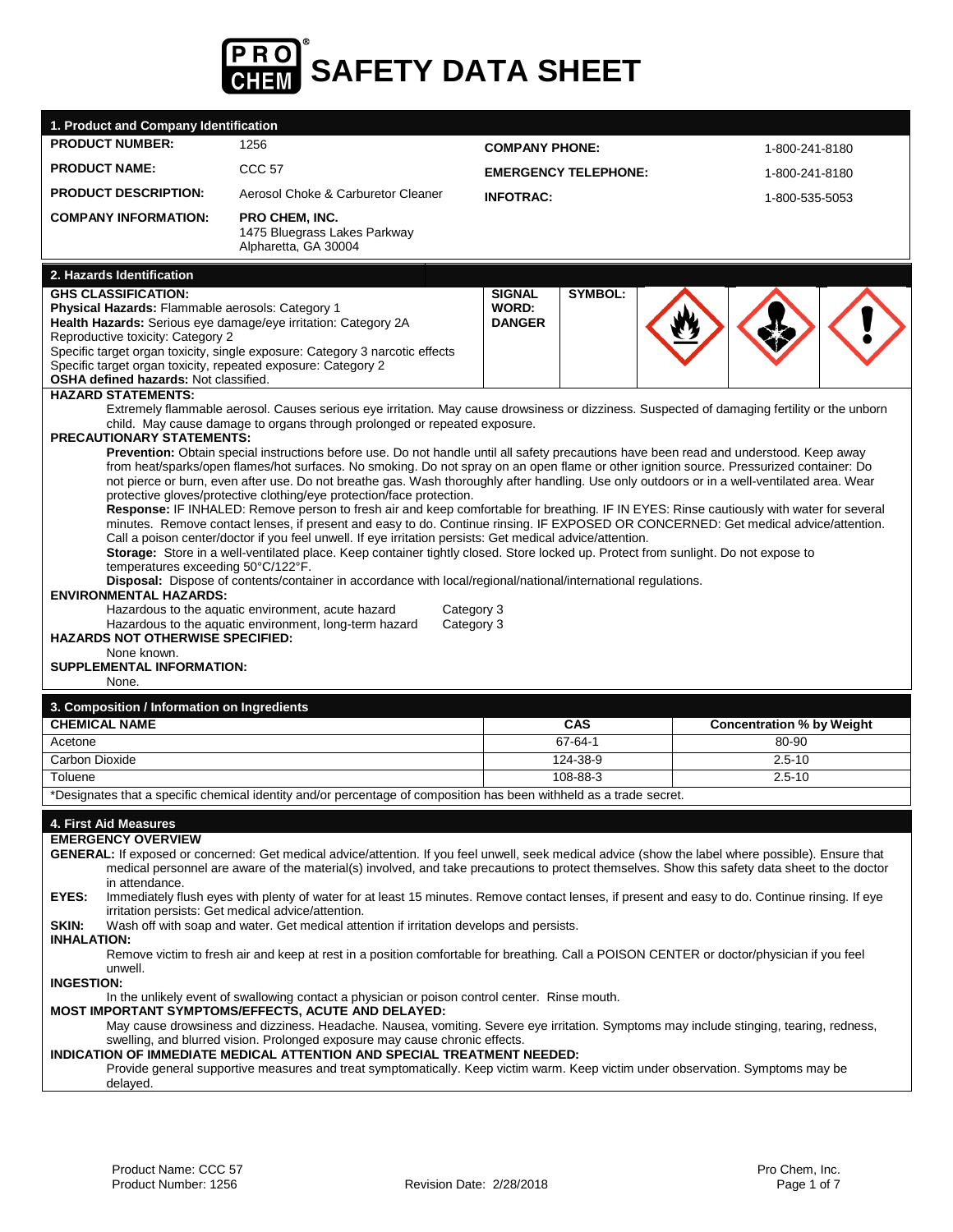| <b>SUITABLE FIRE EXTINGUISHING MEDIA:</b>                                                                                                                                                                                                                                                            |                                                                                                                                         |                            |                      |  |  |  |
|------------------------------------------------------------------------------------------------------------------------------------------------------------------------------------------------------------------------------------------------------------------------------------------------------|-----------------------------------------------------------------------------------------------------------------------------------------|----------------------------|----------------------|--|--|--|
| Alcohol resistant foam. Powder. Carbon dioxide (CO2).<br>UNSUITABLE FIRE EXTINGUISHING MEDIA:                                                                                                                                                                                                        |                                                                                                                                         |                            |                      |  |  |  |
| Do not use water jet as an extinguisher, as this will spread the fire.                                                                                                                                                                                                                               |                                                                                                                                         |                            |                      |  |  |  |
| SPECIFIC HAZARDS ARISING FROM THE CHEMICAL:                                                                                                                                                                                                                                                          |                                                                                                                                         |                            |                      |  |  |  |
|                                                                                                                                                                                                                                                                                                      | Contents under pressure. Pressurized container may explode when exposed to heat or flame. During fire, gases hazardous to health may be |                            |                      |  |  |  |
| formed.<br><b>SPECIFIC FIRE-FIGHTING METHODS:</b>                                                                                                                                                                                                                                                    |                                                                                                                                         |                            |                      |  |  |  |
| Move containers from fire area if you can do so without risk. Containers should be cooled with water to prevent vapor pressure build up. For                                                                                                                                                         |                                                                                                                                         |                            |                      |  |  |  |
| massive fire in cargo area, use unmanned hose holder or monitor nozzles, if possible. If not, withdraw and let fire burn out.<br><b>SPECIFIC METHODS:</b>                                                                                                                                            |                                                                                                                                         |                            |                      |  |  |  |
| Use standard firefighting procedures and consider the hazards of other involved materials. Move containers from fire area if you can do                                                                                                                                                              |                                                                                                                                         |                            |                      |  |  |  |
| so without risk. In the event of fire and/or explosion do not breathe fumes.<br>SPECIAL PROTECTIVE EQUIPMENT/INSTRUCTIONS/PRECAUTIONS FOR FIRE FIGHTERS:<br>Firefighters must use standard protective equipment including flame retardant coat, helmet with face shield, gloves, rubber boots and in |                                                                                                                                         |                            |                      |  |  |  |
| enclosed spaces, SCBA.                                                                                                                                                                                                                                                                               |                                                                                                                                         |                            |                      |  |  |  |
| <b>GENERAL FIRE HAZARDS:</b>                                                                                                                                                                                                                                                                         |                                                                                                                                         |                            |                      |  |  |  |
| Extremely flammable aerosol.                                                                                                                                                                                                                                                                         |                                                                                                                                         |                            |                      |  |  |  |
| 6. Accidental Release Measures                                                                                                                                                                                                                                                                       |                                                                                                                                         |                            |                      |  |  |  |
| PERSONAL PRECAUTIONS, PROTECTIVE EQUIPMENT AND EMERGENCY PROCEDURES:                                                                                                                                                                                                                                 |                                                                                                                                         |                            |                      |  |  |  |
| Keep unnecessary personnel away. Keep people away from and upwind of spill/leak. Wear appropriate protective equipment and clothing during                                                                                                                                                           |                                                                                                                                         |                            |                      |  |  |  |
| clean-up. Do not breathe gas. Do not touch damaged containers or spilled material unless wearing appropriate protective clothing. Ventilate<br>closed spaces before entering them. Local authorities should be advised if significant spillages cannot be contained. For personal protection,        |                                                                                                                                         |                            |                      |  |  |  |
| see section 8 of the SDS.                                                                                                                                                                                                                                                                            |                                                                                                                                         |                            |                      |  |  |  |
| <b>METHODS AND MATERIALS FOR CONTAINMENT AND CLEANING UP:</b><br>Refer to attached safety data sheets and/or instructions for use. Stop leak if you can do so without risk. Move the cylinder to a safe and open                                                                                     |                                                                                                                                         |                            |                      |  |  |  |
| area if the leak is irreparable. Isolate area until gas has dispersed. Eliminate all ignition sources (no smoking, flares, sparks or flames in                                                                                                                                                       |                                                                                                                                         |                            |                      |  |  |  |
| immediate area). Keep combustibles (wood, paper, oil, etc.) away from spilled material. Prevent product from entering drains. Cover with plastic                                                                                                                                                     |                                                                                                                                         |                            |                      |  |  |  |
| sheet to prevent spreading. Absorb in vermiculite, dry sand or earth and place into containers. Following product recovery, flush area with water.                                                                                                                                                   |                                                                                                                                         |                            |                      |  |  |  |
| Small Spills: Wipe up with absorbent material (e.g. cloth, fleece). Clean surface thoroughly to remove residual contamination. For waste<br>disposal, see section 13 of the SDS.                                                                                                                     |                                                                                                                                         |                            |                      |  |  |  |
| <b>ENVIRONMENTAL PRECAUTIONS AND CLEAN-UP METHODS:</b>                                                                                                                                                                                                                                               |                                                                                                                                         |                            |                      |  |  |  |
| Avoid release to the environment. Inform appropriate managerial or supervisory personnel of all environmental releases. Prevent further leakage                                                                                                                                                      |                                                                                                                                         |                            |                      |  |  |  |
| or spillage if safe to do so. Avoid discharge into drains, water courses or onto the ground.                                                                                                                                                                                                         |                                                                                                                                         |                            |                      |  |  |  |
| 7. Handling and Storage                                                                                                                                                                                                                                                                              |                                                                                                                                         |                            |                      |  |  |  |
| <b>PRECAUTIONS FOR SAFE HANDLING:</b>                                                                                                                                                                                                                                                                |                                                                                                                                         |                            |                      |  |  |  |
| Obtain special instructions before use. Do not handle until all safety precautions have been read and understood. Pressurized container: Do not                                                                                                                                                      |                                                                                                                                         |                            |                      |  |  |  |
| pierce or burn, even after use. Do not use if spray button is missing or defective. Do not spray on a naked flame or any other incandescent                                                                                                                                                          |                                                                                                                                         |                            |                      |  |  |  |
| material. Do not smoke while using or until sprayed surface is thoroughly dry. Do not cut, weld, solder, drill, grind or expose containers to heat,                                                                                                                                                  |                                                                                                                                         |                            |                      |  |  |  |
| flame, sparks or other sources of ignition. All equipment used when handling the product must be grounded. Do not reuse empty containers.<br>Do not breathe gas. Avoid contact with eyes. Avoid prolonged exposure. Pregnant or breastfeeding women must not handle this product. Should             |                                                                                                                                         |                            |                      |  |  |  |
| be handled in closed systems, if possible. Use only in well-ventilated areas. Wear appropriate personal protective equipment. Avoid release to                                                                                                                                                       |                                                                                                                                         |                            |                      |  |  |  |
| the environment. Observe good industrial hygiene practices.                                                                                                                                                                                                                                          |                                                                                                                                         |                            |                      |  |  |  |
| <b>CONDITIONS FOR SAFE STORAGE, INCLUDING ANY INCOMPATIBILITIES:</b>                                                                                                                                                                                                                                 |                                                                                                                                         |                            |                      |  |  |  |
| Level 2 Aerosol.<br>Store locked up. Pressurized container. Protect from sunlight and do not expose to temperatures exceeding 50°C/122°F. Do not puncture,                                                                                                                                           |                                                                                                                                         |                            |                      |  |  |  |
| incinerate or crush. Do not handle or store near an open flame, heat or other sources of ignition. This material can accumulate static charge                                                                                                                                                        |                                                                                                                                         |                            |                      |  |  |  |
| which may cause spark and become an ignition source. Store away from incompatible materials (see Section 10 of the SDS). Level 2 Aerosol.                                                                                                                                                            |                                                                                                                                         |                            |                      |  |  |  |
| 8. Exposure Controls / Personal Protection                                                                                                                                                                                                                                                           |                                                                                                                                         |                            |                      |  |  |  |
| <b>OCCUPATIONAL EXPOSURE LIMITS</b>                                                                                                                                                                                                                                                                  |                                                                                                                                         |                            |                      |  |  |  |
| US. OSHA TABLE Z-1 LIMITS FOR AIR CONTAMINANTS (29 CFR 1910.1000)                                                                                                                                                                                                                                    |                                                                                                                                         |                            |                      |  |  |  |
| <b>COMPONENTS</b>                                                                                                                                                                                                                                                                                    | CAS#                                                                                                                                    | <b>TYPE</b>                | <b>VALUE</b>         |  |  |  |
| Acetone                                                                                                                                                                                                                                                                                              | $(CAS 67-64-1)$                                                                                                                         | PEL                        | 2400 mg/m3           |  |  |  |
|                                                                                                                                                                                                                                                                                                      |                                                                                                                                         |                            | $1000$ ppm           |  |  |  |
| Carbon Dioxide                                                                                                                                                                                                                                                                                       | (CAS 124-38-9)                                                                                                                          | <b>PEL</b>                 | 9000 mg/m3           |  |  |  |
|                                                                                                                                                                                                                                                                                                      |                                                                                                                                         |                            | 5000 ppm             |  |  |  |
|                                                                                                                                                                                                                                                                                                      |                                                                                                                                         |                            |                      |  |  |  |
| US. OSHA TABLE Z-2 (29 CFR 1910.1000)<br><b>COMPONENTS</b>                                                                                                                                                                                                                                           | CAS#                                                                                                                                    | <b>TYPE</b>                | <b>VALUE</b>         |  |  |  |
| Toluene                                                                                                                                                                                                                                                                                              | (CAS 108-88-3)                                                                                                                          | Ceiling                    | 300 ppm              |  |  |  |
|                                                                                                                                                                                                                                                                                                      |                                                                                                                                         | TWA                        | 200 ppm              |  |  |  |
| US. ACGIH THRESHOLD LIMIT VALUES                                                                                                                                                                                                                                                                     |                                                                                                                                         |                            |                      |  |  |  |
| <b>COMPONENTS</b>                                                                                                                                                                                                                                                                                    | CAS#<br>(CAS 67-64-1)                                                                                                                   | <b>TYPE</b><br><b>STEL</b> | <b>VALUE</b>         |  |  |  |
| Acetone                                                                                                                                                                                                                                                                                              |                                                                                                                                         | <b>TWA</b>                 | 500 ppm<br>$250$ ppm |  |  |  |
|                                                                                                                                                                                                                                                                                                      |                                                                                                                                         |                            |                      |  |  |  |
| Carbon Dioxide                                                                                                                                                                                                                                                                                       | (CAS 124-38-9)                                                                                                                          | STEL                       | 30000 ppm            |  |  |  |
|                                                                                                                                                                                                                                                                                                      |                                                                                                                                         | <b>TWA</b>                 | 5000 ppm             |  |  |  |
| Toluene                                                                                                                                                                                                                                                                                              | (CAS 108-88-3)                                                                                                                          | <b>TWA</b>                 | 20 ppm               |  |  |  |
|                                                                                                                                                                                                                                                                                                      |                                                                                                                                         |                            |                      |  |  |  |

**5. Fire Fighting Measures**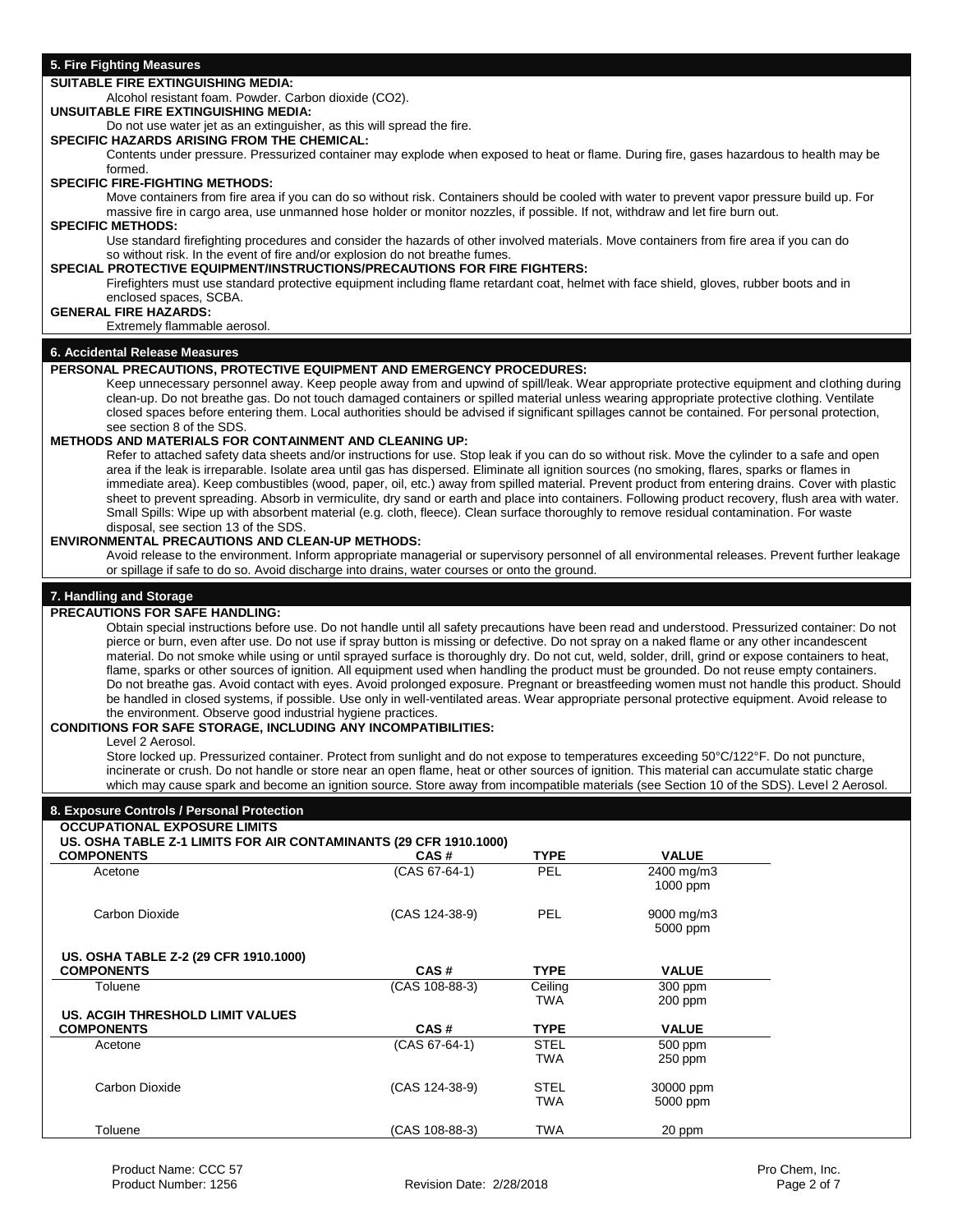| US. NIOSH: POCKET GUIDE TO CHEMICAL HAZARDS                                                                                                                                                                      |                                             |                           |                              |                               |                                                                                                                                                    |
|------------------------------------------------------------------------------------------------------------------------------------------------------------------------------------------------------------------|---------------------------------------------|---------------------------|------------------------------|-------------------------------|----------------------------------------------------------------------------------------------------------------------------------------------------|
| <b>COMPONENTS</b>                                                                                                                                                                                                |                                             | CAS#<br>(CAS 67-64-1)     | TYPE<br><b>TWA</b>           | <b>VALUE</b><br>590 mg/m3     |                                                                                                                                                    |
| Acetone                                                                                                                                                                                                          |                                             |                           |                              | 250 ppm                       |                                                                                                                                                    |
| Carbon Dioxide                                                                                                                                                                                                   |                                             | (CAS 124-38-9)            | STEL                         | 54000 mg/m3<br>30000 ppm      |                                                                                                                                                    |
|                                                                                                                                                                                                                  |                                             |                           | <b>TWA</b>                   | 9000 mg/m3<br>5000 ppm        |                                                                                                                                                    |
| Toluene                                                                                                                                                                                                          |                                             | (CAS 108-88-3)            | STEL                         | 560 mg/m3<br>$150$ ppm        |                                                                                                                                                    |
|                                                                                                                                                                                                                  |                                             |                           | <b>TWA</b>                   | 375 mg/m3<br>$100$ ppm        |                                                                                                                                                    |
| <b>BIOLOGICAL LIMIT VALUES</b>                                                                                                                                                                                   |                                             |                           |                              |                               |                                                                                                                                                    |
| <b>ACGIH BIOLOGICAL EXPOSURE INDICES:</b><br><b>COMPONENTS</b>                                                                                                                                                   | <b>VALUE</b>                                |                           | <b>DETERMINANT</b>           | <b>SPECIMEN</b>               | <b>SAMPLING TIME</b>                                                                                                                               |
| Acetone (CAS 67-64-1)                                                                                                                                                                                            | 25 mg/l                                     | Acetone                   |                              | Urine                         |                                                                                                                                                    |
| Toluene (CAS 108-88-3)                                                                                                                                                                                           | $0.3 \text{ mg/g}$                          | o-Cresol, with hydrolysis |                              | Creatinine in urine           |                                                                                                                                                    |
|                                                                                                                                                                                                                  | $0.03$ mg/l                                 | Toluene                   |                              | Urine                         |                                                                                                                                                    |
|                                                                                                                                                                                                                  | $0.02$ mg/l                                 | Toluene                   |                              | <b>Blood</b>                  |                                                                                                                                                    |
| * - For sampling details, please see the source document.<br><b>EXPOSURE GUIDELINES</b><br>US - California OELs: Skin designation                                                                                |                                             |                           |                              |                               |                                                                                                                                                    |
| Toluene (CAS 108-88-3) - Can be absorbed through the skin.<br>US - Minnesota Haz Subs: Skin designation applies                                                                                                  |                                             |                           |                              |                               |                                                                                                                                                    |
| Toluene (CAS 108-88-3) - Skin designation applies.                                                                                                                                                               |                                             |                           |                              |                               |                                                                                                                                                    |
| <b>APPROPRIATE ENGINEERING CONTROLS:</b>                                                                                                                                                                         |                                             |                           |                              |                               |                                                                                                                                                    |
| process enclosures, local exhaust ventilation, or other engineering controls to maintain airborne levels below recommended exposure limits. If                                                                   |                                             |                           |                              |                               | Good general ventilation (typically 10 air changes per hour) should be used. Ventilation rates should be matched to conditions. If applicable, use |
| exposure limits have not been established, maintain airborne levels to an acceptable level. Provide eyewash station.                                                                                             |                                             |                           |                              |                               |                                                                                                                                                    |
| INDIVIDUAL PROTECTION MEASURES, SUCH AS PERSONAL PROTECTIVE EQUIPMENT:                                                                                                                                           |                                             |                           |                              |                               |                                                                                                                                                    |
|                                                                                                                                                                                                                  |                                             |                           |                              |                               |                                                                                                                                                    |
|                                                                                                                                                                                                                  |                                             |                           |                              |                               |                                                                                                                                                    |
|                                                                                                                                                                                                                  |                                             |                           |                              |                               |                                                                                                                                                    |
| EYE PROTECTION: Wear safety glasses with side shields (or goggles).                                                                                                                                              |                                             |                           |                              |                               |                                                                                                                                                    |
| SKIN PROTECTION: Wear appropriate chemical resistant gloves. Suitable gloves can be recommended by the glove supplier. Wear suitable                                                                             |                                             |                           |                              |                               |                                                                                                                                                    |
| protective clothing. Use of an impervious apron is recommended.                                                                                                                                                  |                                             |                           |                              |                               |                                                                                                                                                    |
| RESPIRATORY PROTECTION: If permissible levels are exceeded, use NIOSH mechanical filter/organic vapor cartridge or an air-supplied                                                                               |                                             |                           |                              |                               |                                                                                                                                                    |
| respirator.                                                                                                                                                                                                      |                                             |                           |                              |                               |                                                                                                                                                    |
| <b>THERMAL HAZARDS:</b> Wear appropriate thermal protective clothing, when necessary.<br>GENERAL HYGIENE CONSIDERATIONS: Observe any medical surveillance requirements. When using, do not smoke. Always observe |                                             |                           |                              |                               |                                                                                                                                                    |
| good personal hygiene measures, such as washing after handling the material and before eating, drinking, and/or smoking. Routinely wash                                                                          |                                             |                           |                              |                               |                                                                                                                                                    |
| work clothing and protective equipment to remove contaminants.                                                                                                                                                   |                                             |                           |                              |                               |                                                                                                                                                    |
| 9. Physical & Chemical Properties                                                                                                                                                                                |                                             |                           |                              |                               |                                                                                                                                                    |
| <b>Physical State:</b><br>Gas.                                                                                                                                                                                   |                                             |                           | Flammability (Solid, Gas):   |                               | Not available.                                                                                                                                     |
| Form:<br>Aerosol.                                                                                                                                                                                                |                                             |                           |                              | Flammability Limit-lower (%)  | 2.5% estimated.                                                                                                                                    |
| Color:<br>Not available.                                                                                                                                                                                         |                                             |                           |                              | Flammability Limit-upper (%): | 12.2% estimated.                                                                                                                                   |
| Odor:<br>Not available.                                                                                                                                                                                          |                                             |                           | Explosive Limit - lower (%): |                               | Not available.                                                                                                                                     |
| <b>Odor Threshold:</b><br>Not available.                                                                                                                                                                         |                                             |                           | Explosive Limit - upper (%): |                               | Not available.                                                                                                                                     |
| pH:                                                                                                                                                                                                              | Not applicable estimated.                   |                           | Vapor Pressure:              |                               | 60-70 psig @70°F estimated.                                                                                                                        |
| <b>Melting/Freezing Point:</b><br>Not available.                                                                                                                                                                 |                                             |                           | <b>Vapor Density:</b>        |                               | Not available.                                                                                                                                     |
| <b>Boiling Point/Range:</b>                                                                                                                                                                                      | 119.51 °F (48.62 °C) estimated.             |                           | <b>Relative Density:</b>     |                               | Not available.                                                                                                                                     |
| <b>Partition Coefficient (n-</b><br>Not available.                                                                                                                                                               |                                             |                           | Solubility (water):          |                               | Not available.                                                                                                                                     |
| octanol/water):                                                                                                                                                                                                  |                                             |                           |                              |                               |                                                                                                                                                    |
| Viscosity:<br>Not available.                                                                                                                                                                                     |                                             |                           | <b>Auto-Ignition Temp:</b>   |                               | 896°F (480°C) estimated.                                                                                                                           |
| <b>Specific Gravity:</b>                                                                                                                                                                                         | 0.806 estimated.                            |                           | <b>Decomposition Temp:</b>   |                               | Not available.                                                                                                                                     |
| <b>Flash Point:</b>                                                                                                                                                                                              | -156.0°F (-104.4°C) Propellant estimated.   |                           | <b>Explosive Properties:</b> |                               | Not explosive.                                                                                                                                     |
| <b>Oxidizing Properties:</b><br>Not oxidizing.                                                                                                                                                                   |                                             |                           | <b>Evaporation Rate:</b>     |                               | Not available.                                                                                                                                     |
| 10. Stability & Reactivity Information                                                                                                                                                                           |                                             |                           |                              |                               |                                                                                                                                                    |
| <b>REACTIVITY:</b>                                                                                                                                                                                               |                                             |                           |                              |                               |                                                                                                                                                    |
| The product is stable and nonreactive under normal conditions of use, storage and transport.                                                                                                                     |                                             |                           |                              |                               |                                                                                                                                                    |
| <b>CHEMICAL STABILITY:</b>                                                                                                                                                                                       | Material is stable under normal conditions. |                           |                              |                               |                                                                                                                                                    |

**INCOMPATIBLE MATERIALS:**

Acids. Strong oxidizing agents. Aluminum. **POSSIBILITY OF HAZARDOUS REACTIONS:**

Hazardous polymerization does notoccur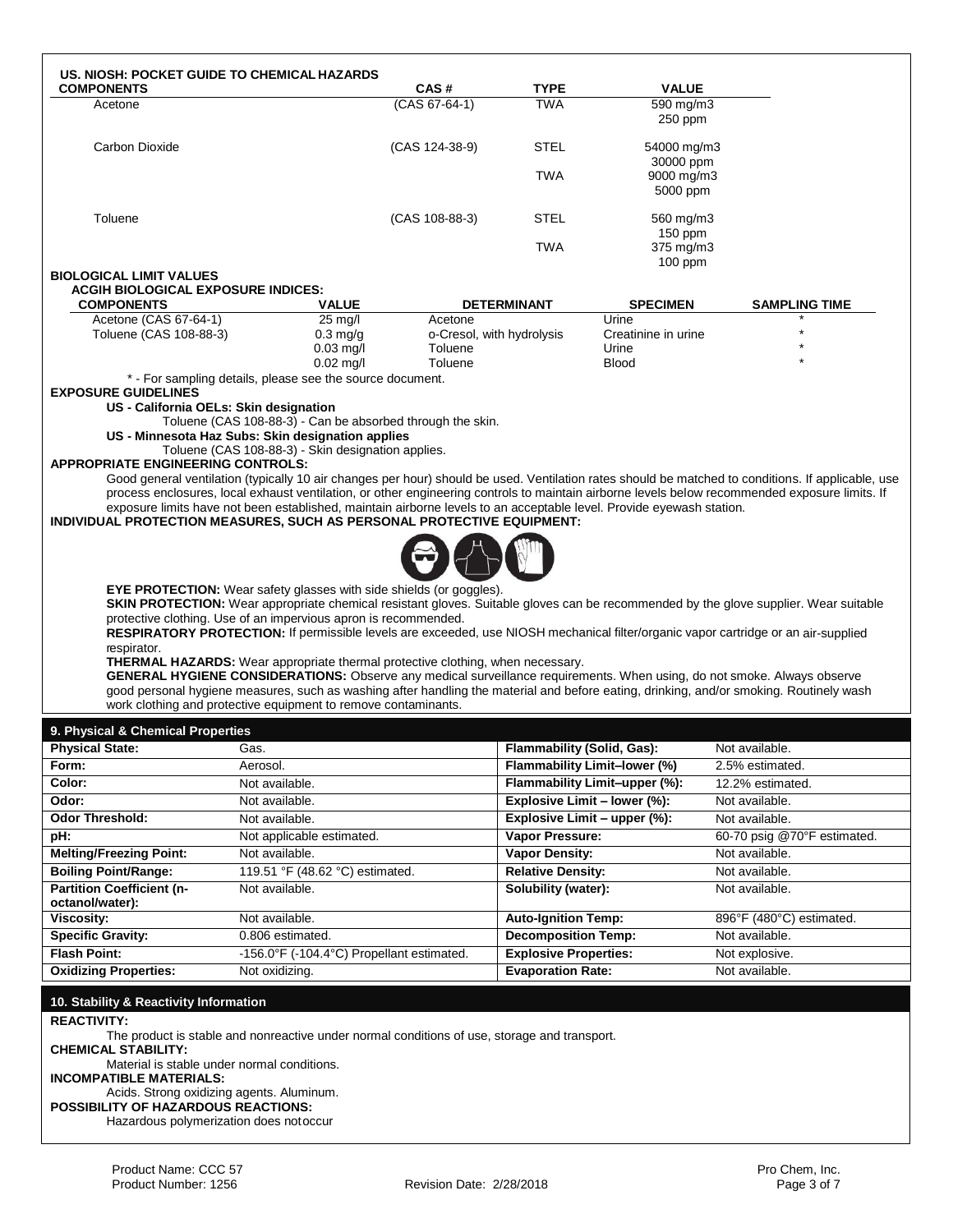| <b>CONDITIONS TO AVOID:</b>                                                                                                                                                                                                                                    |                                                                                                                                                                                                                                                                                                                                                              |                                                      |  |  |  |
|----------------------------------------------------------------------------------------------------------------------------------------------------------------------------------------------------------------------------------------------------------------|--------------------------------------------------------------------------------------------------------------------------------------------------------------------------------------------------------------------------------------------------------------------------------------------------------------------------------------------------------------|------------------------------------------------------|--|--|--|
| Avoid temperatures exceeding the flash point. Contact with incompatible materials.<br><b>HAZARDOUS DECOMPOSITION PRODUCTS:</b>                                                                                                                                 |                                                                                                                                                                                                                                                                                                                                                              |                                                      |  |  |  |
| No hazardous decomposition products are known.                                                                                                                                                                                                                 |                                                                                                                                                                                                                                                                                                                                                              |                                                      |  |  |  |
| 11. Toxicological Information<br><b>INFORMATION ON LIKELY ROUTES OF EXPOSURE</b>                                                                                                                                                                               |                                                                                                                                                                                                                                                                                                                                                              |                                                      |  |  |  |
| EYES: Causes serious eye irritation.<br><b>SKIN:</b> No adverse effects due to skin contact are expected.<br>Headache. Nausea, vomiting.<br><b>INGESTION:</b> Expected to be a low ingestion hazard.<br>swelling and blurred vision.<br><b>ACUTE TOXICITY:</b> | INHALATION: May cause damage to organs through prolonged or repeated exposure by inhalation. May cause drowsiness and dizziness.<br>SYMPTOMS RELATED TO THE PHYSICAL, CHEMICAL AND TOXICOLOGICAL CHARACTERISTICS:<br>May cause drowsiness and dizziness. Headache. Nausea, vomiting. Severe eye irritation. Symptoms may include stinging, tearing, redness, |                                                      |  |  |  |
| Narcotic effects.                                                                                                                                                                                                                                              |                                                                                                                                                                                                                                                                                                                                                              |                                                      |  |  |  |
| <b>PRODUCT</b><br>CCC <sub>57</sub>                                                                                                                                                                                                                            | <b>SPECIES</b>                                                                                                                                                                                                                                                                                                                                               | <b>TEST RESULTS</b>                                  |  |  |  |
| Acute                                                                                                                                                                                                                                                          |                                                                                                                                                                                                                                                                                                                                                              |                                                      |  |  |  |
| Dermal<br>LD50                                                                                                                                                                                                                                                 | Rat                                                                                                                                                                                                                                                                                                                                                          | 16312 mg/kg                                          |  |  |  |
| Inhalation                                                                                                                                                                                                                                                     |                                                                                                                                                                                                                                                                                                                                                              |                                                      |  |  |  |
| <b>LC50</b><br>Oral                                                                                                                                                                                                                                            | Rat                                                                                                                                                                                                                                                                                                                                                          | 40 mg/l/4h                                           |  |  |  |
| LD50                                                                                                                                                                                                                                                           | Rat                                                                                                                                                                                                                                                                                                                                                          |                                                      |  |  |  |
| <b>COMPONENTS</b><br>Acetone (CAS 67-64-1)                                                                                                                                                                                                                     | <b>SPECIES</b>                                                                                                                                                                                                                                                                                                                                               | <b>TEST RESULTS</b>                                  |  |  |  |
| Acute                                                                                                                                                                                                                                                          |                                                                                                                                                                                                                                                                                                                                                              |                                                      |  |  |  |
| Dermal<br>LD50                                                                                                                                                                                                                                                 | Guinea pig                                                                                                                                                                                                                                                                                                                                                   | > 7426 mg/kg, 24 Hours                               |  |  |  |
|                                                                                                                                                                                                                                                                |                                                                                                                                                                                                                                                                                                                                                              | > 9.4 ml/kg, 24 Hours                                |  |  |  |
|                                                                                                                                                                                                                                                                | Rabbit                                                                                                                                                                                                                                                                                                                                                       | > 7426 mg/kg, 24 Hours<br>> 9.4 ml/kg, 24 Hours      |  |  |  |
| Inhalation                                                                                                                                                                                                                                                     |                                                                                                                                                                                                                                                                                                                                                              |                                                      |  |  |  |
| <b>LC50</b><br>Oral                                                                                                                                                                                                                                            | Rat                                                                                                                                                                                                                                                                                                                                                          | 55700 ppm, 3 Hours<br>132 mg/l, 3 Hours<br>50.1 mg/l |  |  |  |
| LD <sub>50</sub>                                                                                                                                                                                                                                               | Rat                                                                                                                                                                                                                                                                                                                                                          | 5800 mg/kg<br>$2.2$ ml/kg                            |  |  |  |
| Toluene (CAS 108-88-3)<br>Acute                                                                                                                                                                                                                                |                                                                                                                                                                                                                                                                                                                                                              |                                                      |  |  |  |
| Dermal<br>LD50<br>Inhalation                                                                                                                                                                                                                                   | Rabbit                                                                                                                                                                                                                                                                                                                                                       | > 5000 mg/kg, 24 Hours                               |  |  |  |
| LD <sub>50</sub>                                                                                                                                                                                                                                               | Mouse                                                                                                                                                                                                                                                                                                                                                        | 6405 - 7436 ppm, 6 Hours<br>5320 ppm, 8 Hours        |  |  |  |
|                                                                                                                                                                                                                                                                | Rat                                                                                                                                                                                                                                                                                                                                                          | 5879 - 6281 ppm, 6 Hours<br>25.7 mg/l, 4 Hours       |  |  |  |
| Oral<br>LD50                                                                                                                                                                                                                                                   | Rat                                                                                                                                                                                                                                                                                                                                                          | > 5000 mg/kg                                         |  |  |  |
|                                                                                                                                                                                                                                                                | * Estimates for product may be based on additional component data not shown.                                                                                                                                                                                                                                                                                 |                                                      |  |  |  |
| <b>SKIN CORROSION/IRRITATION:</b><br>Prolonged skin contact may cause temporary irritation.<br><b>SERIOUS EYE DAMAGE/EYE IRRITATION:</b>                                                                                                                       |                                                                                                                                                                                                                                                                                                                                                              |                                                      |  |  |  |
| Causes serious eye irritation.<br><b>RESPIRATORY SENSITIZATION:</b>                                                                                                                                                                                            |                                                                                                                                                                                                                                                                                                                                                              |                                                      |  |  |  |
| Not a respiratory sensitizer.<br><b>SKIN SENSITIZATION:</b>                                                                                                                                                                                                    |                                                                                                                                                                                                                                                                                                                                                              |                                                      |  |  |  |
| This product is not expected to cause skin sensitization.<br><b>GERM CELL MUTAGENICITY:</b>                                                                                                                                                                    |                                                                                                                                                                                                                                                                                                                                                              |                                                      |  |  |  |
| No data available to indicate product or any components present at greater than 0.1% are mutagenic or genotoxic.<br><b>CARCINOGENIC INFORMATION:</b>                                                                                                           |                                                                                                                                                                                                                                                                                                                                                              |                                                      |  |  |  |
| This product is not considered to be a carcinogen by IARC, ACGIH, NTP, or OSHA.<br>IARC Monographs. Overall Evaluation of Carcinogenicity                                                                                                                      |                                                                                                                                                                                                                                                                                                                                                              |                                                      |  |  |  |
| 3 Not classifiable as to carcinogenicity to humans.<br>Toluene (CAS 108-88-3)                                                                                                                                                                                  |                                                                                                                                                                                                                                                                                                                                                              |                                                      |  |  |  |
|                                                                                                                                                                                                                                                                | OSHA Specifically Regulated Substances (29 CFR 1910.1001-1050): Not regulated<br>US. National Toxicology Program (NTP) Report on Carcinogens: Not listed.                                                                                                                                                                                                    |                                                      |  |  |  |
| <b>REPRODUCTIVE TOXICITY:</b><br>Suspected of damaging fertility or the unborn child.                                                                                                                                                                          |                                                                                                                                                                                                                                                                                                                                                              |                                                      |  |  |  |
| SPECIFIC TARGET ORGAN TOXICITY SINGLE EXPOSURE:                                                                                                                                                                                                                |                                                                                                                                                                                                                                                                                                                                                              |                                                      |  |  |  |
| May cause drowsiness and dizziness.                                                                                                                                                                                                                            |                                                                                                                                                                                                                                                                                                                                                              |                                                      |  |  |  |
|                                                                                                                                                                                                                                                                |                                                                                                                                                                                                                                                                                                                                                              |                                                      |  |  |  |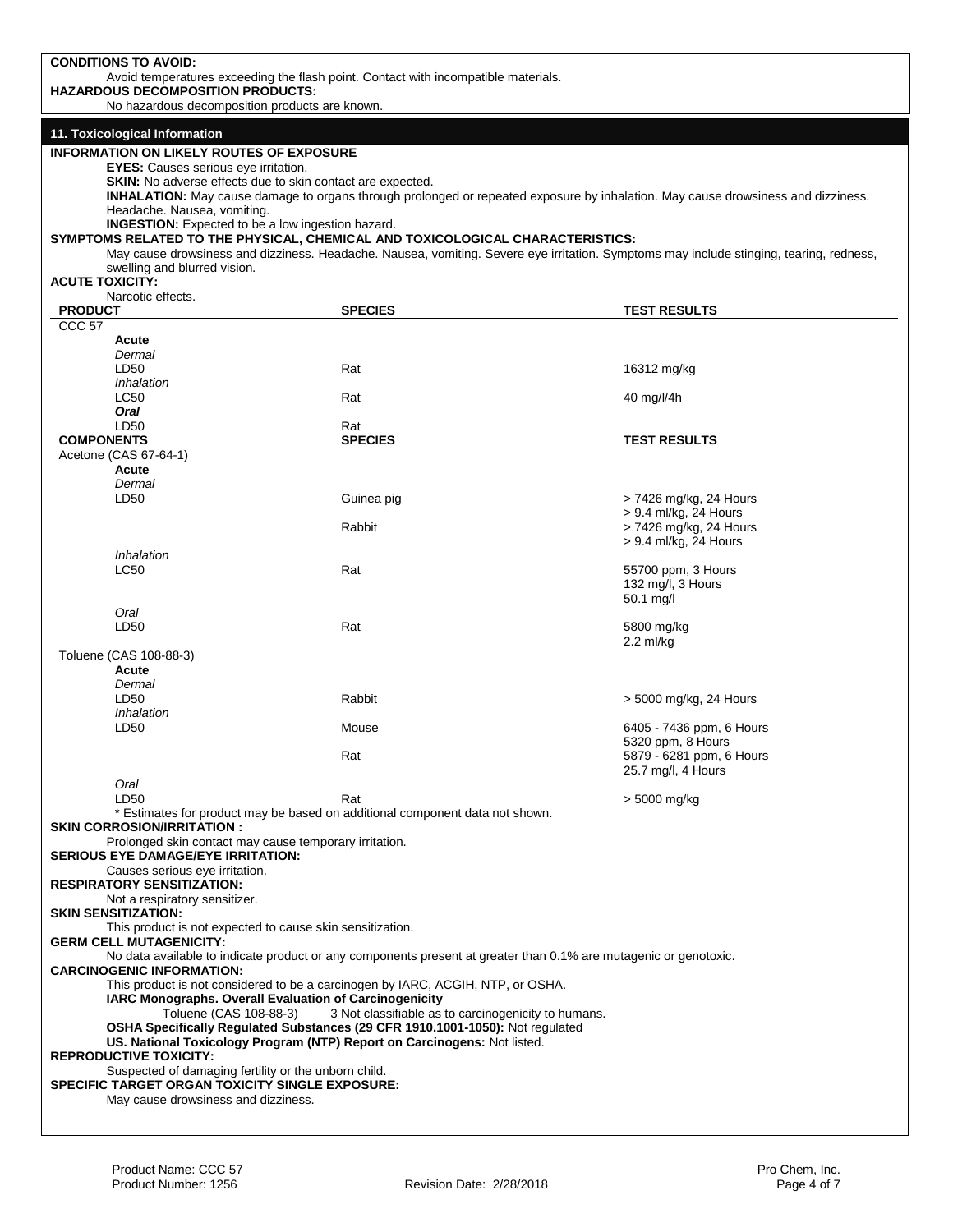## **SPECIFIC TARGET ORGAN TOXICITY REPEATED EXPOSURE:**

Respiratory system. Skin. Kidneys. Central nervous system. Eyes. Liver. May cause damage to organs through prolonged or repeated exposure. **ASPIRATION HAZARD :**

Not likely, due to the form of the product.

**CHRONIC EFFECTS:**

May cause damage to organs through prolonged or repeated exposure. Prolonged inhalation may be harmful.

| 12. Ecological Information |  |
|----------------------------|--|
|----------------------------|--|

| <b>ECOTOXICITY:</b> |  |
|---------------------|--|
|                     |  |
|                     |  |

Harmful to aquatic life with long lasting effects.

| <b>PRODUCT</b>    | Harmful to aquatic life with long lasting effects.         |                  | <b>SPECIES</b>                                                                                                                                         | <b>TEST RESULTS</b>                                                                                                                             |
|-------------------|------------------------------------------------------------|------------------|--------------------------------------------------------------------------------------------------------------------------------------------------------|-------------------------------------------------------------------------------------------------------------------------------------------------|
| CCC <sub>57</sub> |                                                            |                  |                                                                                                                                                        |                                                                                                                                                 |
|                   | Aquatic                                                    |                  |                                                                                                                                                        |                                                                                                                                                 |
|                   | Algae                                                      | IC <sub>50</sub> | Algae                                                                                                                                                  | 2150 mg/L, 72 Hours                                                                                                                             |
|                   | Crustacea                                                  | EC50             | Daphnia                                                                                                                                                | 38.2328 mg/L, 48 Hours                                                                                                                          |
|                   | Fish                                                       | LC50             | Fish                                                                                                                                                   | 123 mg/L, 96 Hours                                                                                                                              |
| <b>COMPONENTS</b> |                                                            |                  | <b>SPECIES</b>                                                                                                                                         | <b>TEST RESULTS</b>                                                                                                                             |
|                   | Acetone (CAS 67-64-1)                                      |                  |                                                                                                                                                        |                                                                                                                                                 |
|                   | Aquatic                                                    |                  |                                                                                                                                                        |                                                                                                                                                 |
|                   | Crustacea                                                  | EC50             | Water flea (Daphnia magna)                                                                                                                             | 21.6 - 23.9 mg/l, 48 hours                                                                                                                      |
|                   | Fish                                                       | <b>LC50</b>      | Rainbow trout, donaldson trout (Oncorhynchus                                                                                                           | 4740 - 6330 mg/l, 96 hours                                                                                                                      |
|                   |                                                            |                  | mykiss)                                                                                                                                                |                                                                                                                                                 |
|                   | Toluene (CAS 108-88-3)                                     |                  |                                                                                                                                                        |                                                                                                                                                 |
|                   | Aquatic                                                    |                  |                                                                                                                                                        |                                                                                                                                                 |
|                   | Algae                                                      | IC50             | Algae                                                                                                                                                  | 433.0001 mg/L, 72 Hours                                                                                                                         |
|                   | Crustacea                                                  | EC50             | Daphnia                                                                                                                                                | 7.645 mg/L, 48 Hours                                                                                                                            |
|                   |                                                            |                  | Water flea (Daphnia magna)                                                                                                                             | 5.46 - 9.83 mg/l, 48 hours                                                                                                                      |
|                   | Fish                                                       | <b>LC50</b>      | Coho salmon, silver salmon (Oncorhynchus                                                                                                               | 8.11 mg/l, 96 hours                                                                                                                             |
|                   |                                                            |                  | kisutch)                                                                                                                                               |                                                                                                                                                 |
|                   |                                                            |                  | * Estimates for product may be based on additional component data not shown.                                                                           |                                                                                                                                                 |
|                   | PERSISTENCE AND DEGRADABILITY:                             |                  |                                                                                                                                                        |                                                                                                                                                 |
|                   | No data is available on the degradability of this product. |                  |                                                                                                                                                        |                                                                                                                                                 |
|                   | <b>BIOACCUMULATIVE POTENTIAL:</b>                          |                  |                                                                                                                                                        |                                                                                                                                                 |
|                   | Partition coefficient n-octanol / water (log Kow):         |                  |                                                                                                                                                        |                                                                                                                                                 |
|                   | Acetone -0.24                                              |                  |                                                                                                                                                        |                                                                                                                                                 |
|                   | Toluene 2.73                                               |                  |                                                                                                                                                        |                                                                                                                                                 |
|                   | <b>MOBILITY IN SOIL:</b>                                   |                  |                                                                                                                                                        |                                                                                                                                                 |
|                   | No data available.                                         |                  |                                                                                                                                                        |                                                                                                                                                 |
|                   | OTHER ADVERSE EFFECTS:                                     |                  |                                                                                                                                                        |                                                                                                                                                 |
|                   |                                                            |                  |                                                                                                                                                        |                                                                                                                                                 |
|                   |                                                            |                  | No other adverse environmental effects (e.g. ozone depletion, photochemical ozone creation potential, endocrine disruption, global warming             |                                                                                                                                                 |
|                   | potential) are expected from this component.               |                  |                                                                                                                                                        |                                                                                                                                                 |
|                   | 13. Disposal Consideration                                 |                  |                                                                                                                                                        |                                                                                                                                                 |
|                   | <b>DISPOSAL INSTRUCTIONS:</b>                              |                  |                                                                                                                                                        |                                                                                                                                                 |
|                   |                                                            |                  |                                                                                                                                                        |                                                                                                                                                 |
|                   |                                                            |                  | Collect and reclaim or dispose in sealed containers at licensed waste disposal site. Contents under pressure. Do not puncture, incinerate or           |                                                                                                                                                 |
|                   |                                                            |                  | crush. Do not allow this material to drain into sewers/water supplies. Do not contaminate ponds, waterways or ditches with chemical or used            |                                                                                                                                                 |
|                   |                                                            |                  | container. Dispose of contents/container in accordance with local/regional/national/international regulations.                                         |                                                                                                                                                 |
|                   | <b>LOCAL DISPOSAL REGULATIONS:</b>                         |                  |                                                                                                                                                        |                                                                                                                                                 |
|                   | Dispose in accordance with all applicable regulations.     |                  |                                                                                                                                                        |                                                                                                                                                 |
|                   | <b>HAZARDOUS WASTE CODE:</b>                               |                  |                                                                                                                                                        |                                                                                                                                                 |
|                   |                                                            |                  | The waste code should be assigned in discussion between the user, the producer and the waste disposal company.                                         |                                                                                                                                                 |
|                   | <b>WASTE FROM RESIDUES / UNUSED PRODUCTS:</b>              |                  |                                                                                                                                                        |                                                                                                                                                 |
|                   |                                                            |                  | Dispose of in accordance with local regulations. Empty containers or liners may retain some product residues. This material and its container          |                                                                                                                                                 |
|                   |                                                            |                  | must be disposed of in a safe manner (see: Disposal instructions).                                                                                     |                                                                                                                                                 |
|                   | <b>CONTAMINATED PACKAGING:</b>                             |                  |                                                                                                                                                        |                                                                                                                                                 |
|                   |                                                            |                  |                                                                                                                                                        | Since emptied containers may retain product residue, follow label warnings even after container is emptied. Empty containers should be taken to |
|                   |                                                            |                  | an approved waste-handling site for recycling or disposal. Do not reuse empty containers.                                                              |                                                                                                                                                 |
|                   |                                                            |                  |                                                                                                                                                        |                                                                                                                                                 |
|                   | <b>14. Transportation Information</b>                      |                  |                                                                                                                                                        |                                                                                                                                                 |
| DOT:              | UN NUMBER: UN1950                                          |                  |                                                                                                                                                        |                                                                                                                                                 |
|                   |                                                            |                  | UN PROPER SHIPPING NAME: Aerosols, flammable, (each not exceeding 1 L capacity)                                                                        |                                                                                                                                                 |
|                   | <b>TRANSPORT HAZARD CLASS(ES)</b>                          |                  |                                                                                                                                                        |                                                                                                                                                 |
|                   | <b>Class: 2.1</b>                                          |                  |                                                                                                                                                        |                                                                                                                                                 |
|                   | <b>Subsidiary Risk: -</b>                                  |                  |                                                                                                                                                        |                                                                                                                                                 |
|                   | Label(s): $2.1$                                            |                  |                                                                                                                                                        |                                                                                                                                                 |
|                   | PACKING GROUP: Not applicable.                             |                  |                                                                                                                                                        |                                                                                                                                                 |
|                   |                                                            |                  | <b>SPECIAL PRECAUTIONS FOR USER:</b> Read safety instructions, SDS and emergency procedures before handling.                                           |                                                                                                                                                 |
|                   | <b>SPECIAL PROVISIONS: N82</b>                             |                  |                                                                                                                                                        |                                                                                                                                                 |
|                   | <b>PACKAGING EXCEPTIONS: 306</b>                           |                  |                                                                                                                                                        |                                                                                                                                                 |
|                   | <b>PACKAGING NON BULK: None.</b>                           |                  |                                                                                                                                                        |                                                                                                                                                 |
|                   | <b>PACKAGING BULK: None.</b>                               |                  |                                                                                                                                                        |                                                                                                                                                 |
|                   |                                                            |                  | This product meets the exception requirements of section 173.306 as a limited quantity and may be shipped as a limited quantity. Until 12/31/2020, the |                                                                                                                                                 |
|                   |                                                            |                  |                                                                                                                                                        |                                                                                                                                                 |
|                   |                                                            |                  |                                                                                                                                                        |                                                                                                                                                 |
|                   |                                                            |                  | "Consumer Commodity - ORM-D" marking may still be used in place of the new limited quantity diamond mark for packages of UN 1950 Aerosols. Limited     |                                                                                                                                                 |
| marking.          |                                                            |                  | quantities require the limited quantity diamond mark on cartons after 12/31/20 and may be used now in place of the "Consumer Commodity ORM-D"          |                                                                                                                                                 |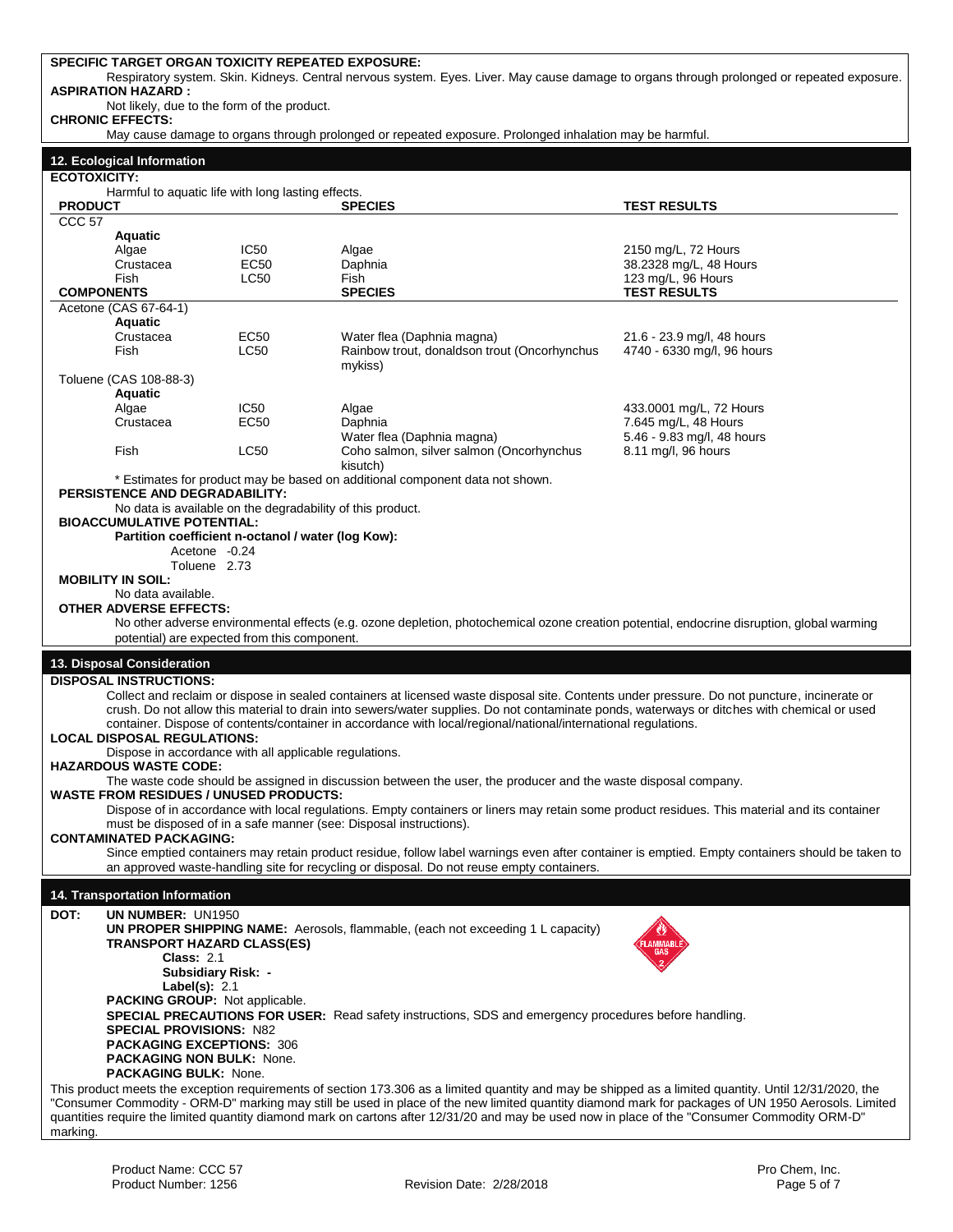| IATA: | UN NUMBER: UN1950                                                                                                                    |                          |                        |  |
|-------|--------------------------------------------------------------------------------------------------------------------------------------|--------------------------|------------------------|--|
|       | UN PROPER SHIPPING NAME: Aerosols, flammable.                                                                                        |                          |                        |  |
|       | <b>TRANSPORT HAZARD CLASS(ES)</b>                                                                                                    |                          |                        |  |
|       | <b>Class: 2.1</b>                                                                                                                    |                          |                        |  |
|       | Subsidiary Risk: -<br>Label(s): $2.1$                                                                                                |                          |                        |  |
|       | <b>PACKING GROUP: Not applicable</b>                                                                                                 |                          |                        |  |
|       | <b>ENVIRONMENTAL HAZARDS: No.</b>                                                                                                    |                          |                        |  |
|       | ERG CODE: 10L                                                                                                                        |                          |                        |  |
|       | <b>SPECIAL PRECAUTIONS FOR USER:</b> Read safety instructions, SDS and emergency procedures before handling.                         |                          |                        |  |
|       | <b>OTHER INFORMATION:</b>                                                                                                            |                          |                        |  |
|       | PASSENGER AND CARGO AIRCRAFT: Allowed with restrictions.                                                                             |                          |                        |  |
|       | <b>CARGO AIRCRAFT ONLY:</b> Allowed with restrictions.                                                                               |                          |                        |  |
|       | <b>PACKAGING EXCEPTIONS: LTD QTY</b>                                                                                                 |                          |                        |  |
| IMDG: | UN NUMBER: UN1950                                                                                                                    |                          |                        |  |
|       | UN PROPER SHIPPING NAME: AEROSOLS                                                                                                    |                          |                        |  |
|       | TRANSPORT HAZARD CLASS(ES)                                                                                                           |                          |                        |  |
|       | <b>Class: 2.1</b>                                                                                                                    |                          |                        |  |
|       | Subsidiary Risk: -                                                                                                                   |                          |                        |  |
|       | Label(s): $2.1$<br>PACKING GROUP: Not applicable.                                                                                    |                          |                        |  |
|       | <b>ENVIRONMENTAL HAZARDS:</b>                                                                                                        |                          |                        |  |
|       | Marine pollutant: No.                                                                                                                |                          |                        |  |
|       | $EmS: F.D, S-U$                                                                                                                      |                          |                        |  |
|       | SPECIAL PRECAUTIONS FOR USER: Read safety instructions, SDS and emergency procedures before handling.                                |                          |                        |  |
|       | <b>PACKAGING EXCEPTIONS: LTD QTY</b>                                                                                                 |                          |                        |  |
|       | TRANSPORT IN BULK ACCORDING TO ANNEX II OF MARPOL 73/78 and the IBC CODE:                                                            |                          |                        |  |
|       | Not applicable.                                                                                                                      |                          |                        |  |
|       |                                                                                                                                      |                          |                        |  |
|       | 15. Regulatory Information<br><b>US FEDERAL REGULATIONS:</b>                                                                         |                          |                        |  |
|       | This product is a "Hazardous Chemical" as defined by the OSHA Hazard Communication Standard, 29 CFR 1910.1200.                       |                          |                        |  |
|       | TSCA Section 12(b) Export Notification (40 CFR 707, Subpt. D): Not regulated.                                                        |                          |                        |  |
|       | CERCLA Hazardous Substance List (40 CFR 302.4):                                                                                      |                          |                        |  |
|       | Acetone (CAS 67-64-1)                                                                                                                | Listed.                  |                        |  |
|       | Toluene (CAS 108-88-3)                                                                                                               | Listed.                  |                        |  |
|       | SARA 304 Emergency release notification: Not regulated.                                                                              |                          |                        |  |
|       | OSHA Specifically Regulated Substances (29 CFR 1910.1001-1050): Not regulated.                                                       |                          |                        |  |
|       | Superfund Amendments and Reauthorization Act of 1986 (SARA):<br><b>Hazard categories:</b>                                            | Immediate Hazard - Yes.  |                        |  |
|       |                                                                                                                                      | Delayed Hazard - Yes.    |                        |  |
|       |                                                                                                                                      | Fire Hazard - Yes.       |                        |  |
|       |                                                                                                                                      | Pressure Hazard - No.    |                        |  |
|       |                                                                                                                                      | Reactivity Hazard - No.  |                        |  |
|       | SARA 302 Extremely hazardous substance: Not listed.                                                                                  |                          |                        |  |
|       | SARA 311/312 Hazardous Chemical: No.                                                                                                 |                          |                        |  |
|       | <b>SARA 313 (TRI REPORTING)</b>                                                                                                      |                          |                        |  |
|       | <b>CHEMICAL NAME</b><br>Toluene                                                                                                      | (CAS NUMBER)<br>108-88-3 | % BY WT.<br>$2.5 - 10$ |  |
|       | <b>OTHER FEDERAL REGULATIONS:</b>                                                                                                    |                          |                        |  |
|       | Clean Air Act (CAA) Section 112 Hazardous Air Pollutants (HAPs) List:                                                                |                          |                        |  |
|       | Toluene (CAS 108-88-3)                                                                                                               |                          |                        |  |
|       | Clean Air Act (CAA) Section 112(r) Accidental Release Prevention (40 CFR 68.130): Not regulated.                                     |                          |                        |  |
|       | Safe Drinking Water Act (SDWA): Not regulated.                                                                                       |                          |                        |  |
|       | Drug Enforcement Administration (DEA). List 2, Essential Chemicals (21 CFR 1310.02(b) and 1310.04(f)(2) and Chemical Code<br>Number: |                          |                        |  |
|       | Acetone (CAS 67-64-1)<br>6532                                                                                                        |                          |                        |  |
|       | 6594<br>Toluene (CAS 108-88-3)                                                                                                       |                          |                        |  |
|       | Drug Enforcement Administration (DEA). List 1 & 2 Exempt Chemical Mixtures (21 CFR 1310.12(c)):                                      |                          |                        |  |
|       | 35% WV<br>Acetone (CAS 67-64-1)                                                                                                      |                          |                        |  |
|       | Toluene (CAS 108-88-3)<br>35% WV                                                                                                     |                          |                        |  |
|       | <b>DEA Exempt Chemical Mixtures Code Number</b>                                                                                      |                          |                        |  |
|       | Acetone (CAS 67-64-1)<br>6532                                                                                                        |                          |                        |  |
|       | Toluene (CAS 108-88-3)<br>594<br><b>US STATE REGULATIONS:</b>                                                                        |                          |                        |  |
|       | US. California Controlled Substances. CA Department of Justice (California Health and Safety Code Section 11100): Not listed.        |                          |                        |  |
|       | US. California. Candidate Chemicals List. Safer Consumer Products Regulations (Cal. Code Regs, tit. 22, 69502.3, subd. (a))          |                          |                        |  |
|       | Acetone (CAS 67-64-1)                                                                                                                |                          |                        |  |
|       | Toluene (CAS 108-88-3)                                                                                                               |                          |                        |  |
|       | US. Massachusetts RTK - Substance List                                                                                               |                          |                        |  |
|       | Acetone (CAS 67-64-1)                                                                                                                |                          |                        |  |
|       | Carbon Dioxide (CAS 124-38-9)<br>Toluene (CAS 108-88-3)                                                                              |                          |                        |  |
|       |                                                                                                                                      |                          |                        |  |
|       |                                                                                                                                      |                          |                        |  |